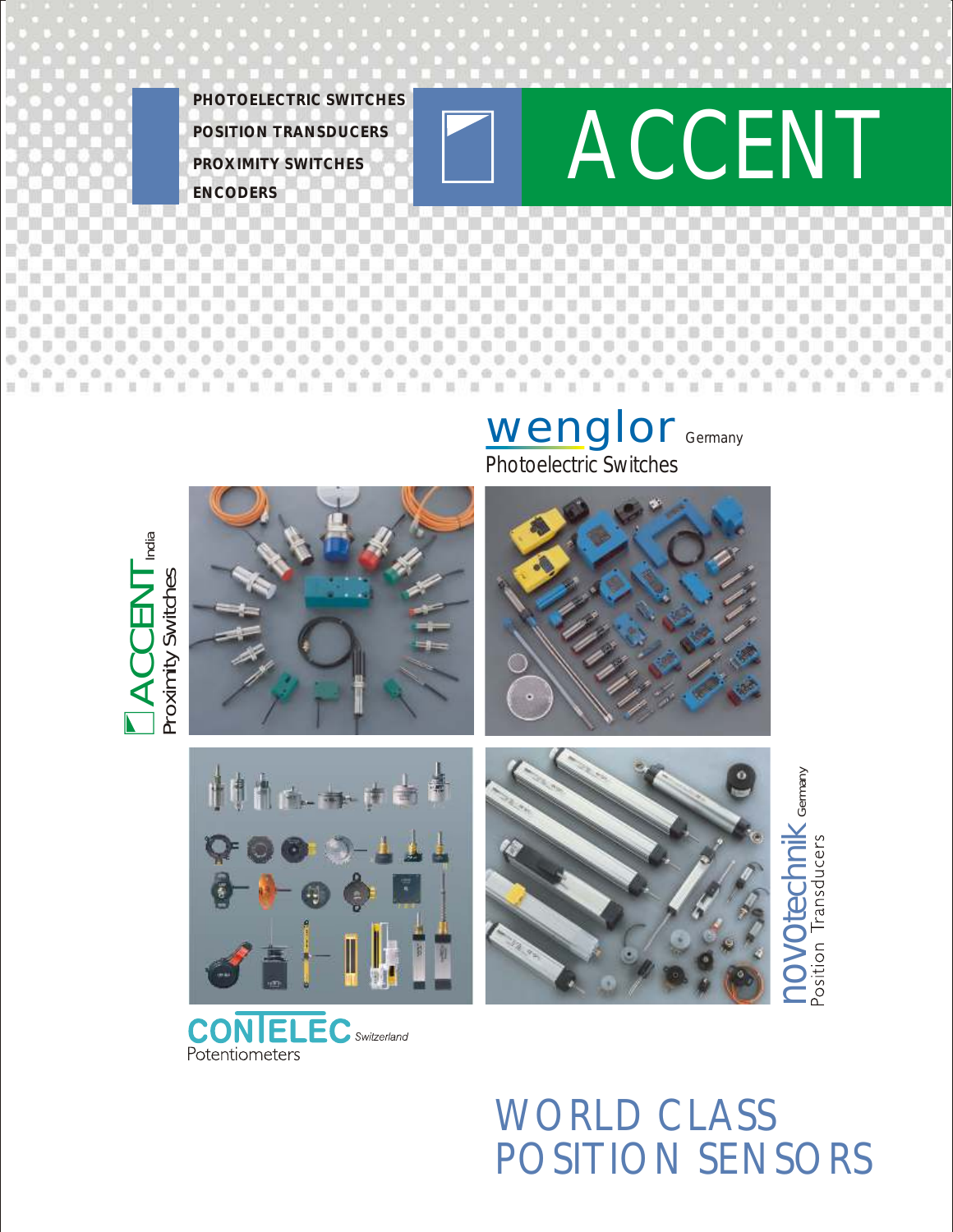wenglor *Germany*



# World-Class **Photoelectric Switches**

### REFLEX (DIFFUSE REFLECTION) **SENSORS**

(For object detection)

- Sensing Range: 30mm to 2000mm l
- Variety of shapes and sizes
- Models with Teach facility available
- Models with Analogue output available
- Special Models for detection of contrast and gloss

# REFLEX SENSORS WITH BACKGROUND SUPPRESSION

- (For object detection in the presence of an adjacent background)
- Up to 50 microns separation (between target and background) detectable
- Sensing range independent of color/texture of target
- Sensing Range: 55mm to 1500mm l
- Variety of shapes and sizes l
- Models with Teach facility available

# REFLEX SENSORS – UNIVERSAL

(For object detection)

- May be used with or without fibreoptic cable
- Choice of Glass or Plastic fibre-optic cable
- With glass fibre upto 1m range in reflex mode and upto 4.5m range in through beam mode
- With plastic fibre upto 160mm range in reflex mode and upto 400mm range in through beam mode
- Operation upto  $300^{\circ}$ C with glass fibre

#### REFLEX SENSORS FOR DISTANCE MEASUREMENT

(For measurement of distance, height, thickness, diameter etc.)

- Sensing Range: 43mm to 100.5m l
- Resolution as low as 2 microns
- Linearity as low as 0.50%

# PRINT MARK DETECTORS

- White light for error-free recognition of any print mark
- Teach-in facility for ease of installation
- 10KHz/25KHz switching frequency

### RETRO REFLEX SENSORS

- Sensing Range: upto 15m
- Smallest recognizable part: 0.10mm
- Special Models for the detection of clear glass or PET bottles

#### THROUGH BEAM (OPPOSED BEAM) SENSORS

- Sensing Range: 5m to 100m
- Smallest recognizable part: 0.05mm

# COLOUR SENSORS

(For detection/sorting of coloured solids/liquids)

- Extremely fine colour variations detectable
- Up to 16 colours teachable per sensor
- RGB values available over RS232











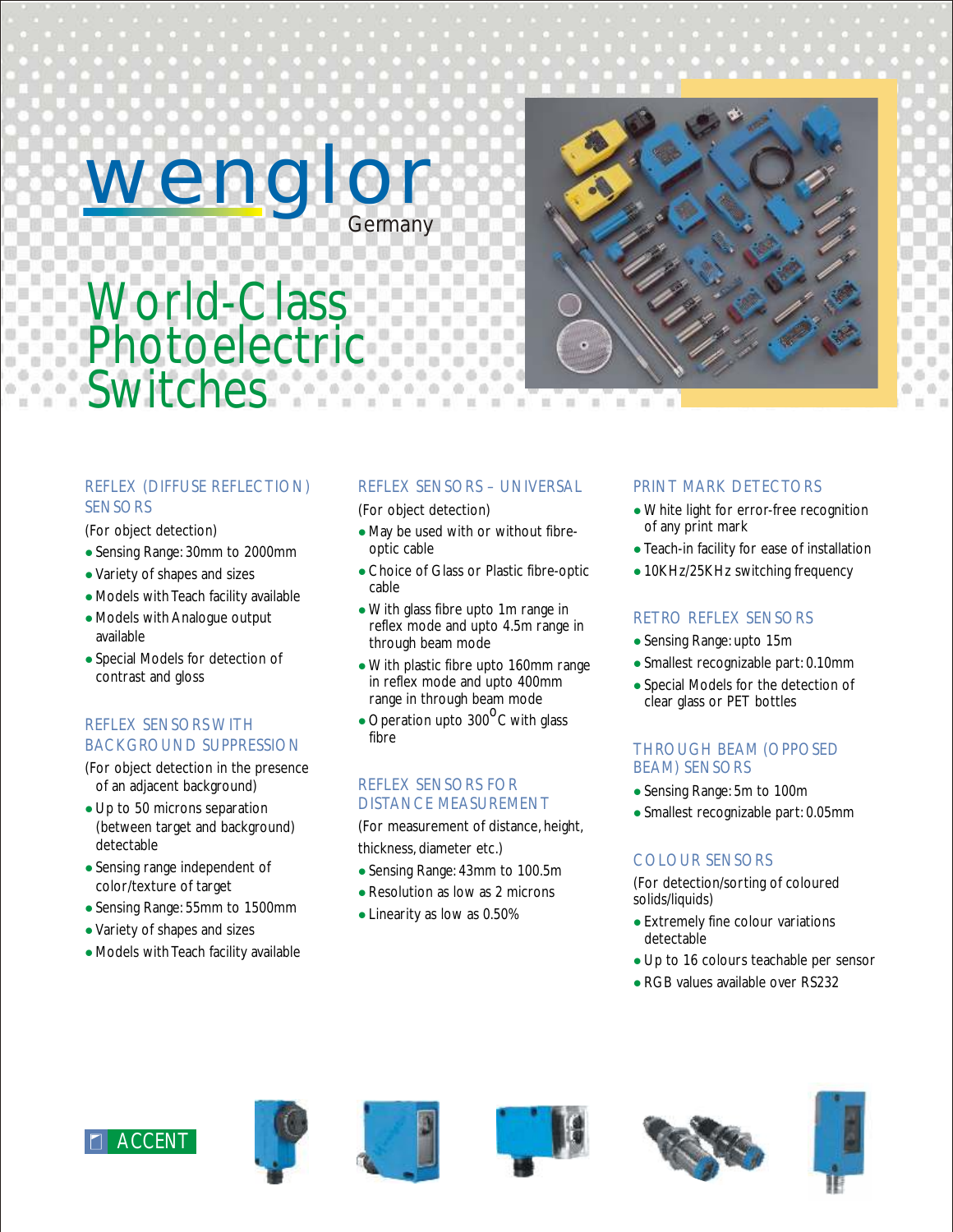# novotechnik *Germany*



# The World's No.1 Position **ransducers**  $\overline{a}$

#### LINEAR POTENTIOMETRIC TRANSDUCERS : **T/TR**

- Stroke lengths from 25 to 150mm (100mm for TR)
- Extremely compact; 18 x 18mm cross-section
- TR model has in-built return spring, useful for gauging applications
- Repeatability as low as 2 microns
- Long life 100 million operations
- Cost-effective replacement for an LVDT

# LINEAR POTENTIOMETRIC TRANSDUCERS : **LWH/TLH**

- Stroke lengths from 75 to 900mm (rod-type design: LWH) and from 100 to 3000mm (rod-less design:TLH)
- Resolution better than 10 microns
- Operating speed upto 10 metres/sec
- Reliable operation from  $-30^{\circ}$ C to  $+100^{\circ}$ C
- Long life 100 million operations
- 0(4)-20mA signals available through optionally available signal conditioners

# LINEAR, NON-CONTACT TRANSDUCERS : **TLI**

- Non-contact; capacitive pick-up
- Stroke lengths from 50 to 1000mm
- Resolution better than 10 microns
- Operating speed upto 10 metres/sec
- Reliable operation from  $-40^{\circ}$ C to +105 $^{\circ}$ C
- Direct integration into hydraulic cylinders possible; compressive strength 350bar

# LINEAR NON-CONTACT TRANSDUCERS : **TLM**

- Non-contact, absolute measurement; magnetostrictive principle
- Stroke lengths from 100 to 4500mm
- Resolution better than 2 microns
- No limit on operating speed
- Reliable operation from  $-40^{\circ}$ C to  $+85^{\circ}$ C
- Choice of analog or digital outputs

# ROTARY POTENTIOMETRIC **TRANSDUCERS**

- 3, 6 or 10mm shaft diameters; hollow shaft models from 6mm to 30mm diameter
- Electrical travel upto  $360^\circ$ ; multi-turn models available
- Repeatability as low as  $0.007^\circ$
- Operating speed upto 10,000 rpm
- Reliable operation from  $-40^{\circ}$ C to  $+100^{\circ}$ C
- Lifetime in excess of 50 million operations
- Non-contact models available

# POTENTIOMETERS

- Choice of wirewound (single/multiturn), cermet, conductive plastic
- Repeatability as low as  $0.015^\circ$
- Extremely compact; case diameters available from 9mm to 22mm
- Long life upto 5 million operations available



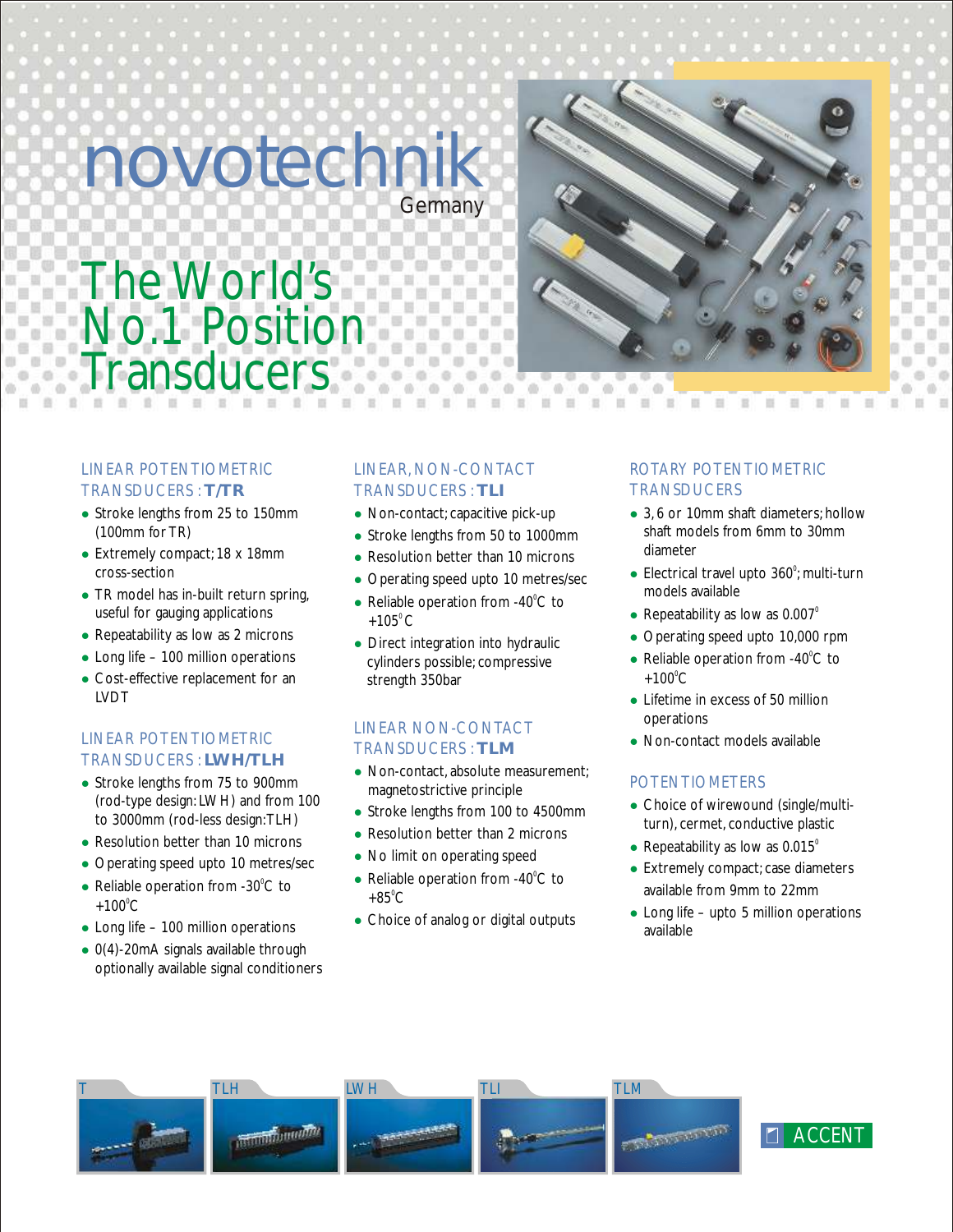



#### HOLLOW SHAFT POTENTIOMETRIC ANGLE **TRANSDUCERS**

- l Shaft diameter: 6 to 50mm
- I Electrical Angle: 70/150/340°
- l Life expectancy: up to 5 million cycles

#### CONTACTLESS ANGLE TRANSDUCERS: VERT X

- I Absolute measurement up to 360°
- l Case diameter: from ultra-compact 13.00mm to 51.00mm
- l Wide choice of output interfaces: Analog, SSI, Incremental (A, B, Z), PWM.
- l Resolution up to 14 bit depending on output interface
- l Select models for use in harsh operating environments
- l High grade of protection; select models have IP67 or IP69

# POTENTIOMETERS

CONDUCTIVE PLASTIC (PL, ML)

- l Up to 5 million cycles life expectancy
- l 13.00/20.00/22.22mm case diameter
- l Multi-turn version available

# WIRE-WOUND (PD)

- l Up to 100,000 cycles life expectancy
- l 8.45/12.10/12.70/20.00mm case diameter
- l Multi-turn version available

# CERMET (PC)

- l Up to 50,000 cycles life expectancy
- l 8.45/20.00mm case diameter
- l Suitable for use in chemically aggressive environments

# POTENTIOMETRIC LINEAR TRANSDUCERS; KL

- l 10 to 100mm stroke length
- l Ultra-compact only 13 x 13mm crosssection
- l High life expectancy of 5 million cycles
- l Spring return version available